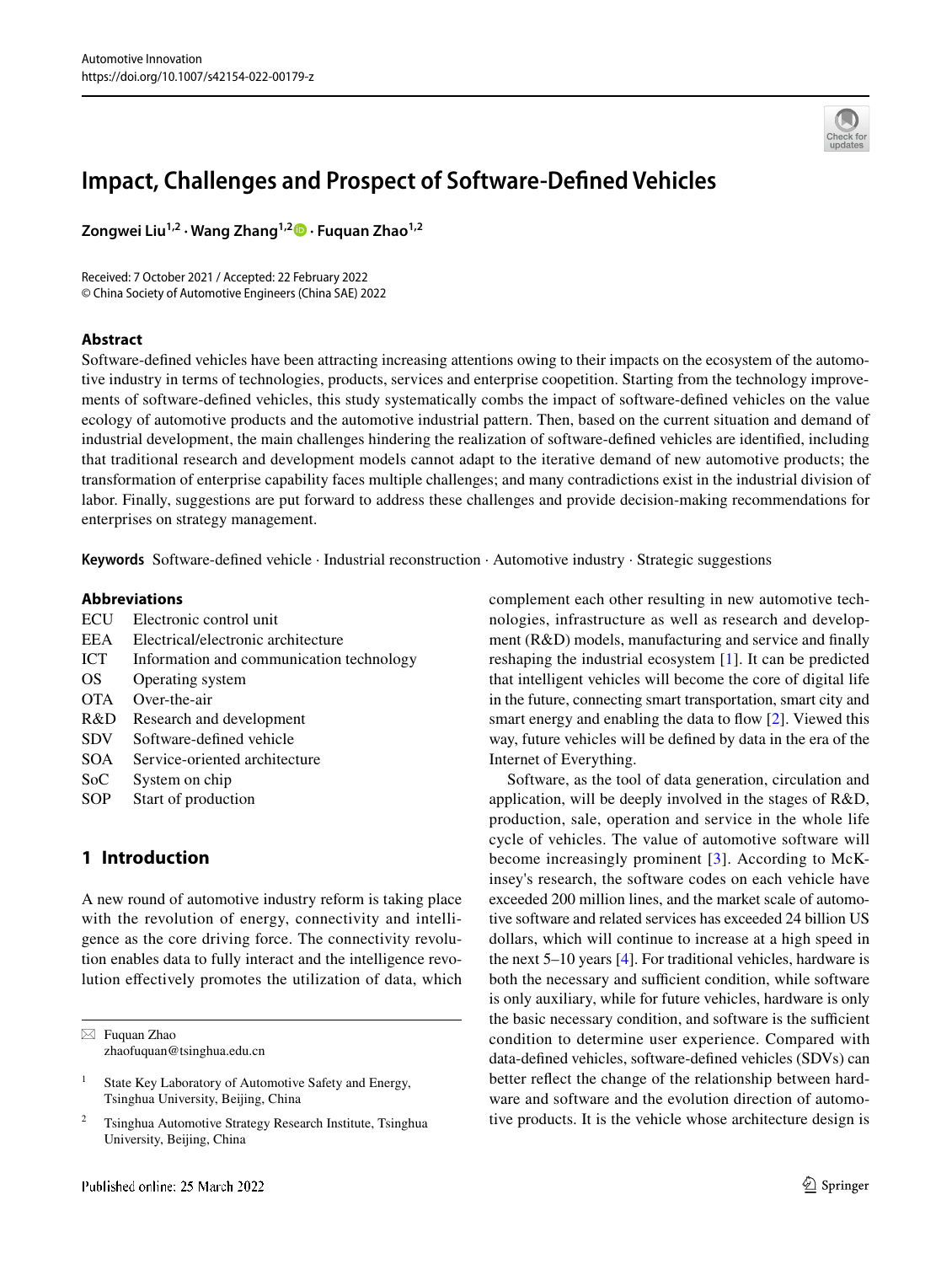determined by software, and whose function, performance, service and experience mainly depend on software. It should be clarifed that the concept of SDV is not the same as intelligent vehicles. SDV is a measure to create intelligent vehicles, and intelligent vehicles are one of the external manifestations of SDV.

As an unprecedented concept, SDV requires relevant enterprises to actively explore the "no-man's-land". On the whole, the industry is still in the state with a clear direction and unclear path. Diferent enterprises have diferent understandings of the connotation of SDV, so diferent development strategies are formulated. Therefore, it is urgent for the automotive industry to systematically and comprehensively comb and analyze the impacts and challenges of SDV and put forward specifc and targeted suggestions. This study follows this train of thought.

## **2 Industrial Reconstruction Caused by SDV**

#### **2.1 Changes in Automotive Technologies Promoted by SDV**

One of the key technical characteristic of SDV is the decoupling of software and hardware. Software in the component subsystems of traditional vehicles is embedded in hardware. The result of the high binding of software and hardware is the solidifcation of vehicles' functions and performance. To improve the fexibility of automotive software for better user experience, the component subsystems of traditional vehicles will be gradually layered, and the coupling between technical elements at diferent levels will be reduced [\[5](#page-12-4)].

As shown in Fig. [1,](#page-1-0) in the decoupling process, the connotation of the original technical elements will change, and new elements will emerge. The technical elements of SDV are summarized as functional hardware, electrical/electronic architecture (EEA), computing platform,

operating system (OS) kernel, middleware, service layer of service-oriented architecture (SOA), functional application, service application and cloud service platform. Among these elements, onboard hardware includes functional hardware, EEA and computing platform, which is the competency source of data generation, processing and interaction [[6](#page-12-5)]. Functional hardware includes sensors and actuators, which are responsible for generating data and receiving instructions for corresponding functions. EEA connects all functional hardware and computing platforms through the in-vehicle network to promote data interaction and gathers data on computing platforms for processing [[7\]](#page-12-6). The computing ability of platform determines the ability of data processing inside the vehicle.

Onboard basic software consists of OS kernel, middleware and the service layer of SOA, which can promote the aggregation and cross-use of data among diferent subsystems and domains [[8](#page-12-7)]. Typical automotive OS kernels include Linux, QNX and other real-time operating system, each of which is responsible for the management of software and hardware of one or more subsystems [[9,](#page-12-8) [10](#page-12-9)]. Middleware is a technology for communication between distributed systems, which can shield the underlying diferences and provide a unifed data aggregation platform upward [[11\]](#page-12-10). SOA is a software architecture that takes services as basic components and forms application software through arrangement and combination of services [[12\]](#page-12-11). The service layer of SOA encapsulates the stable and repeated automobile functions as services, thus greatly improving the fexibility and reusability of the upper application software [[13](#page-12-12)].

Above the basic software is the application software for specifc business scenarios. Application software can be divided into functional applications and service applications. Functional applications usually involve hardware control and security [\[14](#page-12-13), [15\]](#page-12-14), and service applications are more related to content service and infotainment, such as charging, vehicle anomaly detection and energy service [\[16](#page-12-15)[–19\]](#page-12-16).



<span id="page-1-0"></span>**Fig. 1** Map of technical elements of SDV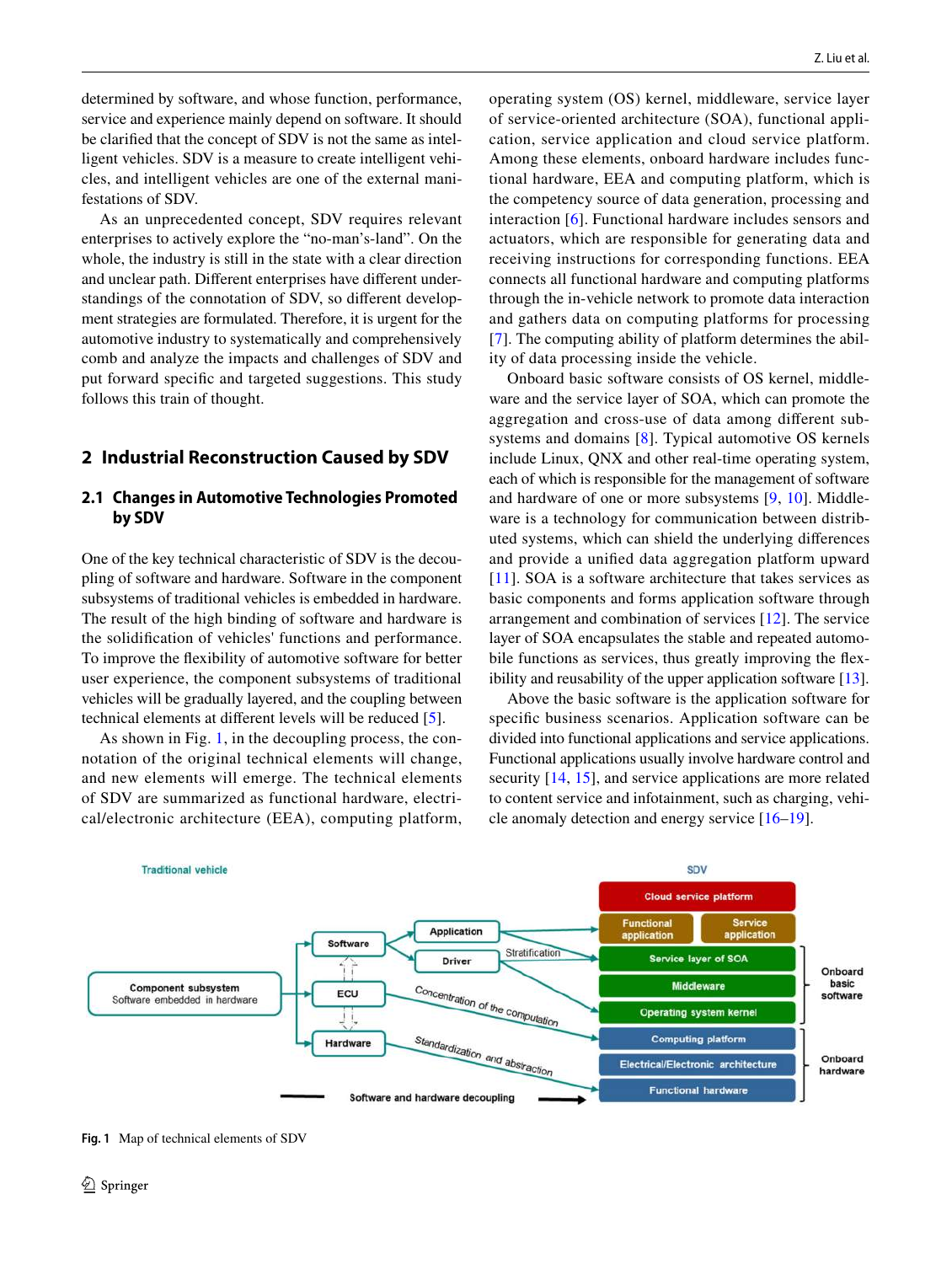In the Internet-of-Things era, most of the data generated by software and hardware of vehicles will be transmitted to the cloud [[20\]](#page-12-17). Cloud service platform can process and analyze the data by forming the data closed-loop, thus tapping the potential of data to optimize the user experience through over-the-air (OTA) software upgrade  $[21]$  $[21]$  $[21]$ . The data closed-loop has been widely used in vehicle simulation, machine learning, remote repair, cloud control and other felds [[22](#page-12-19)[–26\]](#page-13-0).

The development of SDV technology architecture can be divided into three stages, starting from the "hardwaredefned stage" to the "software-controlled stage", and eventually reaching the "software-defned stage". At different stages, the software architecture, hardware architecture and functional features of vehicles have diferent changes. As shown in Fig. [2,](#page-2-0) three technological development trends of SDV have been illustrated. The analysis is carried out below.

#### **2.1.1 Whitening of the Functional Black Box**

Because of the binding of hardware and software, components in traditional vehicles are black boxes for automotive enterprises. To support the continuous iteration of software in the future, functional hardware needs to standardize the interface and abstract the function, so as to be replaceable and upgradable [\[27](#page-13-1)]. Based on this, automotive enterprises can decouple software and hardware so that data will be no longer enclosed in subsystems [[28\]](#page-13-2). The original functional black boxes will be white boxes for automotive enterprises. This change will continue to happen with the development of SDV. The control models of most hardware will gradually be mastered by automotive enterprises instead of suppliers.

#### **2.1.2 Concentration of the Computation**

With growing data generated in the car, the demand for computing and communication ability in vehicles is increasing. Therefore, the computing unit evolves from electronic control unit (ECU) to domain control unit to central computing platform, and EEA evolves from distributed architecture to domain architecture to central centralized architecture [\[29](#page-13-3)]. Eventually, most of the computing ability in SDV will be concentrated on a computing platform, which will be benefcial to OTA software upgrade, improving the utilization of computing resources and reducing hardware redundancy [[30\]](#page-13-4).

To achieve the concentration of computation, system on chip (SoC) will be used as the core of computing platform to meet the needs of diferent computing tasks [\[31](#page-13-5)]. Diferent specialized chips will be integrated into the computing platform [[32\]](#page-13-6). In addition, data interaction with large bandwidth and low latency becomes one of the necessary conditions, for which Ethernet will be used as the backbone of the invehicle network to form a new cyber-physical system [[33](#page-13-7)].

#### **2.1.3 Thickening of the Software Middle Layer**

To ensure the fexibility and iteration of application software, automotive technology architecture needs a more powerful middle layer. The basic functions required for applications need to be transferred to the service layer of SOA and middleware [[34](#page-13-8)]. The platformization of basic software supports more data interaction across subsystems and



<span id="page-2-0"></span>**Fig. 2** Technical development trends of SDV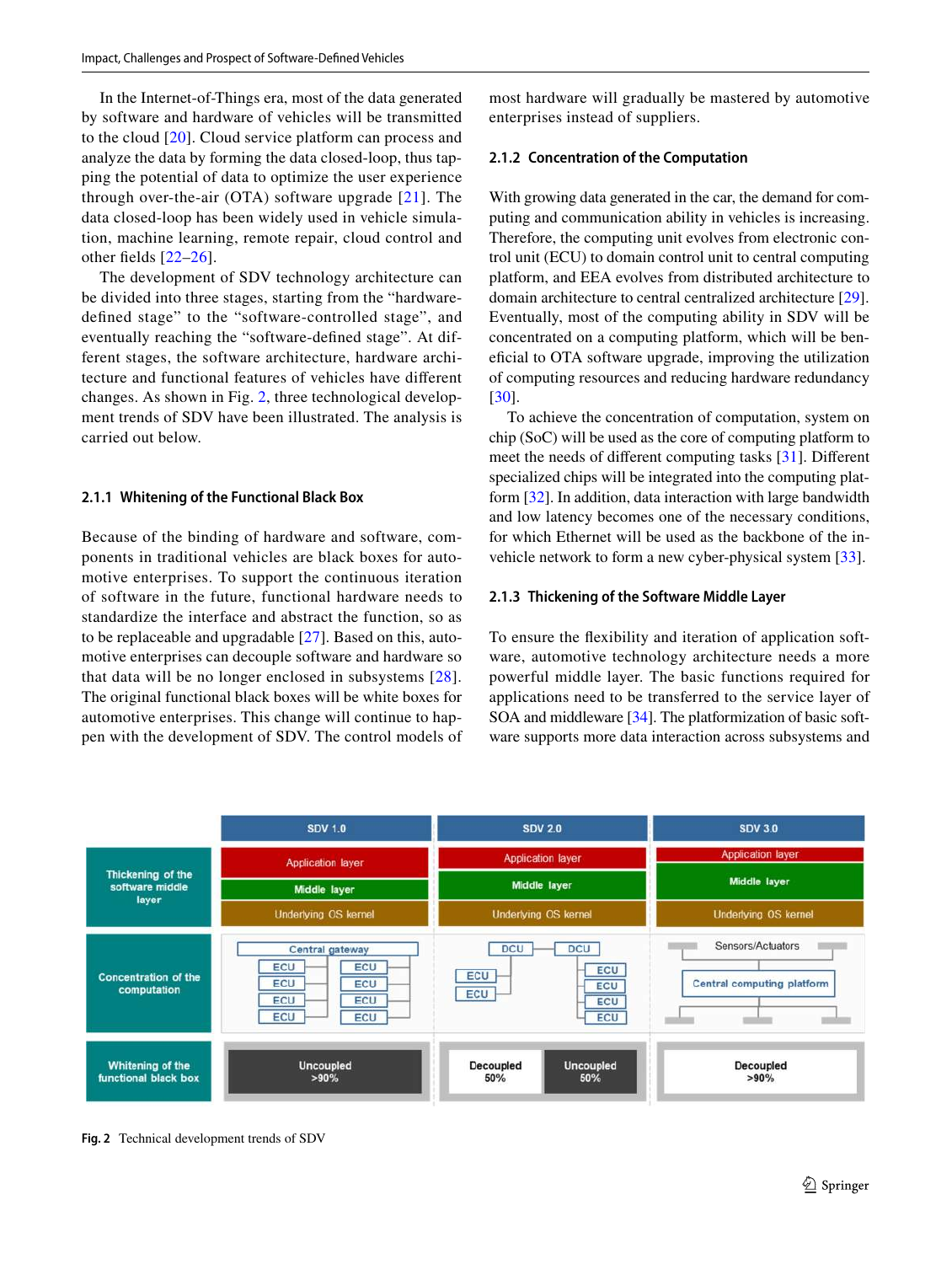provides an extendible application development framework upwards [[35\]](#page-13-9).

Now many enterprises and researchers have invested in the R&D of service-oriented automotive middleware. Communication infrastructure based on IP or data distribution protocol has been widely implemented [[36](#page-13-10), [37](#page-13-11)]. The main solutions are changing from the classic platform of AUTOSAR to the adaptive platform of AUTOSAR [[38](#page-13-12)]. The industry has also made a preliminary exploration on the application of SOA in vehicles. Advanced driver assistance systems and human–computer interaction systems based on SOA have begun to appear in the market [[39](#page-13-13), [40](#page-13-14)]. In the future, the car-side SOA will be able to cooperate with the cloud-side SOA platform to provide more application services [[41\]](#page-13-15).

## **2.2 Reshaping of the Value Ecology of Automotive Products by Technological Changes**

The key signifcance of the technological changes of SDV is to promote the circulation of data in automotive industry and fully release the potential value of data, thus reshaping the value ecology of automotive products [\[42\]](#page-13-16). As shown in Fig. [3](#page-3-0), the value increment of traditional vehicles depends on the superposition of hardware, while the embedded software only assists the hardware to complete its functional task. But for SDV, hardware becomes the shared resource that can be called by software, and the fexible combination of hardware and software can achieve more functions and stronger performance. Based on data closed-loop, onboard software can even achieve self-learning and self-evolution in the stage of service.

Specifcally, the automotive product value ecology will undergo two major changes. On the one hand, the intelligent and personalized user experience will be greatly improved, such as the high-level and comfortable autonomous driving [[43–](#page-13-17)[47](#page-13-18)]. On the other hand, costs of original automotive products can be reduced. For example, SOA can efectively reduce the complexity and cost of R&D [[48](#page-13-19)], the fexible combination of software and hardware can reduce the redundancy cost [\[49](#page-13-20)], and OTA software upgrades can also be used to remotely repair bugs to reduce the recall cost [\[50\]](#page-13-21).

As shown in Fig. [4,](#page-4-0) SDV will derive a new value chain along the data fow, whose core logic is to continuously utilize data to optimize the intelligent and personalized user experience of vehicle and meet the needs of consumers. In the process of data generation, with the centralization of EEA and computation as well as the increase of sensors and digital devices, the computing and communication capabilities of the vehicle will be greatly improved so that the quantities and types of data generated will be increased. In the process of data collection, layered decoupled software and serviceoriented application development will greatly improve the fexibility of automotive software architecture. The improved software architecture enables automotive software to support data integration across components, systems and domains, for which the potential value of data will be increased. In the process of data processing, storage, analysis and utilization, cloud service platform will undertake all data-related tasks. A typical case is Tesla's shadow model of autonomous driving in the cloud, which uses the real-time data of vehicles to train the algorithm [\[51](#page-13-22)]. With the improvement of cloud platform capabilities, the utilization rate of data by related enterprises will be increased and the data potential will be fully released. In addition, innovation will also take place in



<span id="page-3-0"></span>**Fig. 3** Changes in the value ecology of automotive products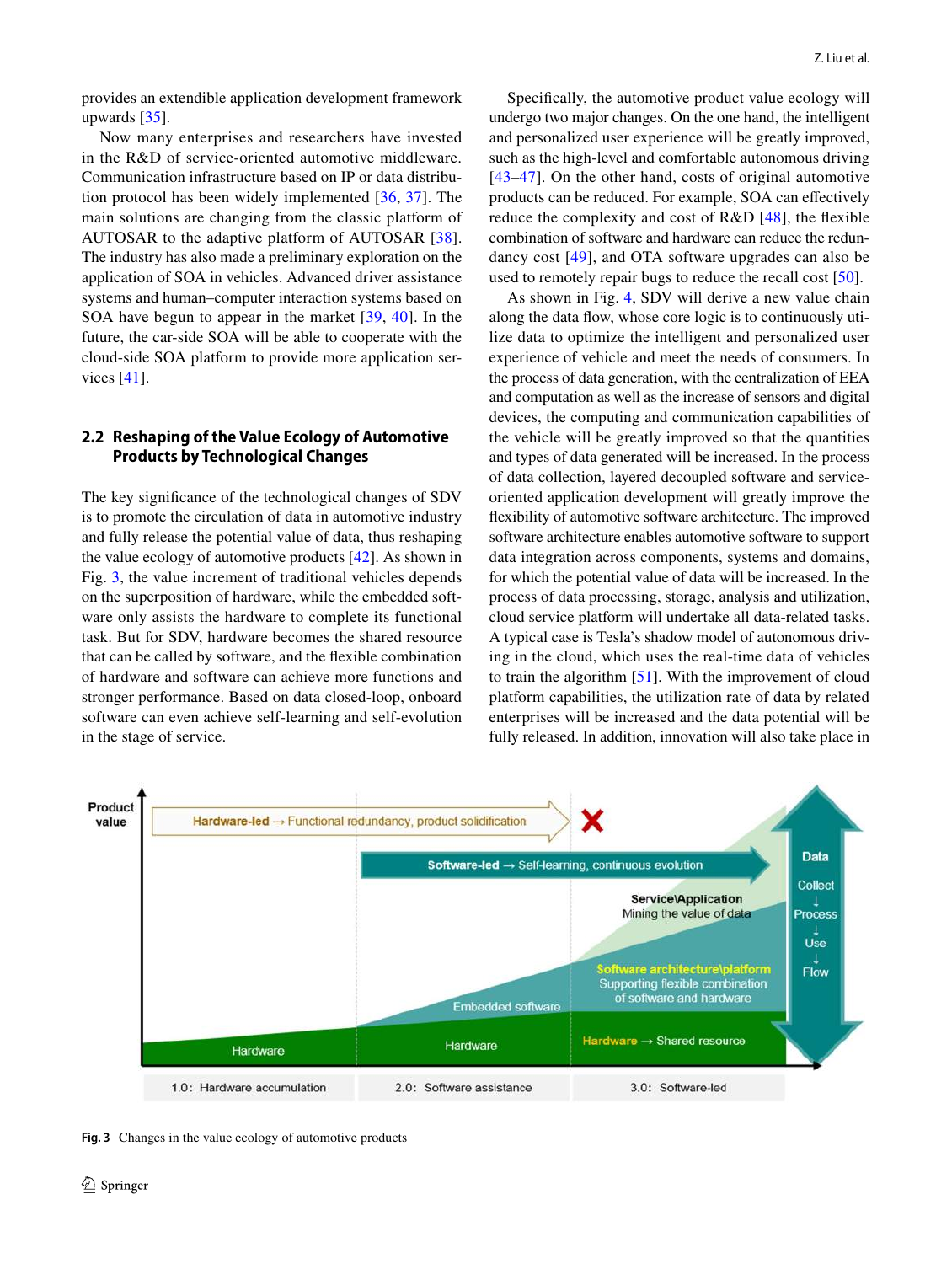

<span id="page-4-0"></span>**Fig. 4** Data value chain of SDV



<span id="page-4-1"></span>**Fig. 5** Comparison of smile curves between traditional and future automotive industry [\[52\]](#page-13-24)

the services of automotive industry. The data will be applied to emerging services, such as remote repair of vehicle defects by OTA software upgrade. Through the data closed-loop, the market value of vehicles will be improved.

## **2.3 Reconstruction of the Industrial Pattern Through New Value Ecology**

Figure [5](#page-4-1) shows the change of the additional value of each stage in the automotive industrial chain with the development of SDV in the form of smile curve. Since software is the main measure to achieve value increment brought by SDV, the additional value increment of the industrial stages will increase with deeper software participation. In the stage of R&D, hardware architecture is defned by software architecture. With the increase in the quantity and complexity of software, software will contribute the major value. In the manufacturing stage, although hardware can be expanded after standardization and abstraction, the value increment is limited. In the sale and service stage, the proportion of software in Bill of Materials will be constantly increasing, and software can also make profts constantly through OTA upgrade or subscription services. In addition, relevant enterprises can provide diversifed services for users by software; thus, not only the value increment in this stage is the most, but also the value connotation can be expanded by broadening the automotive industrial boundary.

Confronting the additional value brought by SDV, all kinds of enterprises are willing to seize the opportunities and gain benefts [\[53](#page-13-23)]. Traditional players in the industrial ecosystem, such as automotive and component enterprises, will actively transform, and new players will also enter the game at the same time. The automotive industry which was fragmented and had high barriers will be reconstructed. As shown in Fig. [6,](#page-4-2) the evolution of automotive industrial pattern can be divided into three stages according to resources from an industrial the authors are working for.



<span id="page-4-2"></span>**Fig. 6** Three stages of the evolution of automotive industrial pattern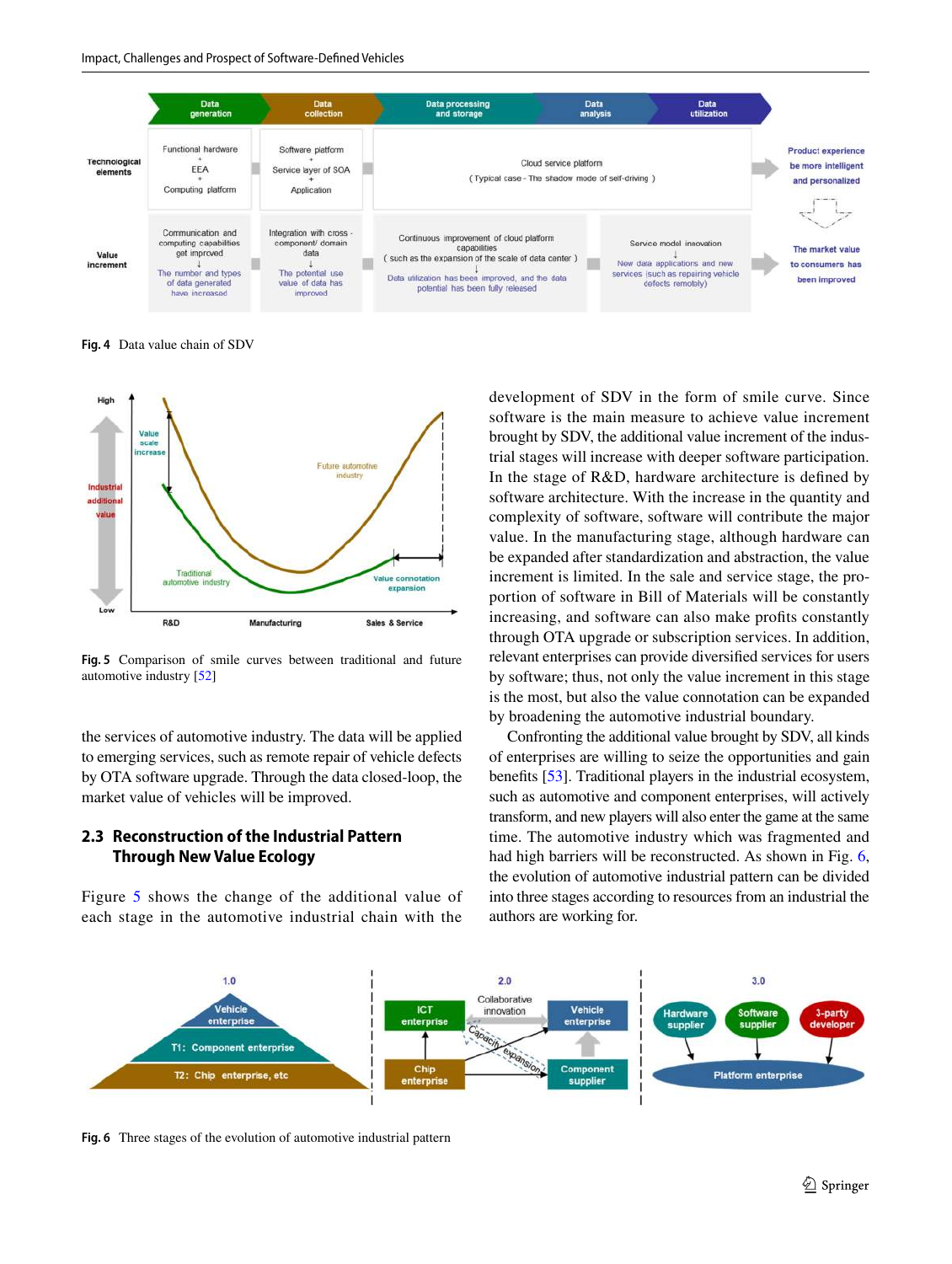The industrial pattern in Stage 1.0 was in a chain-type structure. Automotive enterprises coordinated the whole industrial chain and have an absolute control. In addition, the stages of the industrial chain were relatively independent and closed. For example, chip enterprises were only responsible for supplying chips and would not consider collaboration with upper-level algorithms, and component enterprises would not consider combining with products from other suppliers. At this stage, the automotive products were limited in functions and performance and highly homogeneous in user experience, which made it difficult to meet the personalized needs of users.

The industrial pattern in Stage 2.0 is in a net-type structure. There are three major changes compared with stage 1.0:

- (1) Since software gradually becomes the core competitiveness of automotive products, information and communication technology (ICT) enterprises with strong capabilities in software R&D will enter the automotive industry as Tier0.5 to create collaborative innovation with automotive enterprises;
- (2) Giant component enterprises and automotive enterprises will gradually expand their capabilities to the ICT feld, and the business boundaries between industrial participants will gradually blur;
- (3) With the increasing requirements of vehicles for the integration of computing units, the importance of chips has been enhanced. Chip enterprises will have the opportunity to directly supply to automotive enterprises as Tier1.

The industrial pattern in Stage 3.0 will be the structure as a platform and an ecosystem. The platform enterprise, as the integrator of all elements, will be at the center of industrial pattern and master the right to defne the vehicle architecture and integrate software and hardware. Hardware suppliers and software suppliers will develop various software and hardware products based on the platform and user needs, and the importance of software suppliers will be further increased with the increment of software value. Moreover, the entry of third-party developers will connect the automotive industry to a wider external application ecosystem, such as smart cities, and the industrial boundaries will also gradually blur.

## **3 Challenges on the Realization of SDV**

To promote the development and implementation of SDV, it is necessary to identify the key problems faced by automotive industry at present. Clarifying the industrial status quo is the basis of analyzing the challenges. Table [1](#page-6-0) shows the capability status of technical elements of SDV and the typical industrial division of labor, which are summarized from extensive literature investigation and case analysis [[54–](#page-13-25)[63\]](#page-14-0).

It can be known from Table [1](#page-6-0) that due to the limitation of technological level and the game between automotive enterprises and suppliers, the development progress of various technical elements of SDV is diferent, and there are obvious weak spots in the middleware and service layer of SOA. Moreover, the industrial division of labor has not yet got rid of the shackle of the supply relationship of the traditional automotive industrial chain. These reasons result in that the current automotive products are far from the ideal state of SDV, and the potential value of data has not been fully released. Many factors are hindering the realization of SDV, among which the outdated R&D model, backward enterprise capability and unreasonable resource combination are three major challenges.

## **3.1 The Traditional R&D Model Cannot Meet the Needs of Vehicle Iteration**

As shown in Fig. [7,](#page-6-1) the R&D model of traditional vehicles follows the V-process, whose requirements are decomposed layer by layer and interrelated, and each link has strict restrictions and infexible delivery deadline, which make it difficult to achieve rapid development and change of software. In addition, for traditional vehicles, software can only be tested after being embedded in hardware, which prolongs the iteration cycle of software, and postpones the responds of user needs [\[64](#page-14-1)].

To achieve agile iteration of automotive products, the R&D of software and hardware should be separated and independently verifed so that software and hardware can evolve in diferent cycles [[65](#page-14-2)]. Moreover, software R&D also needs to achieve self-learning and self-evolution driven by data with the help of a highly automated toolchain. At the same time, it should be noted that vehicle R&D has the necessary safety baseline and unique logic; thus, it is infeasible to directly copy the R&D model in the ICT feld, such as agile development [[66\]](#page-14-3). It is necessary to effectively integrate the traditional vehicle R&D model with the R&D model in the ICT feld.

## **3.2 Multiple Challenges to the Transformation of Enterprise Capability**

Most of the capabilities of traditional automotive enterprises focus on the R&D and manufacturing of hardware. However, the construction of internal software capability is a complex systematic project, which needs to be changed from top to bottom, facing challenges of talent team, organizational structure and enterprise culture.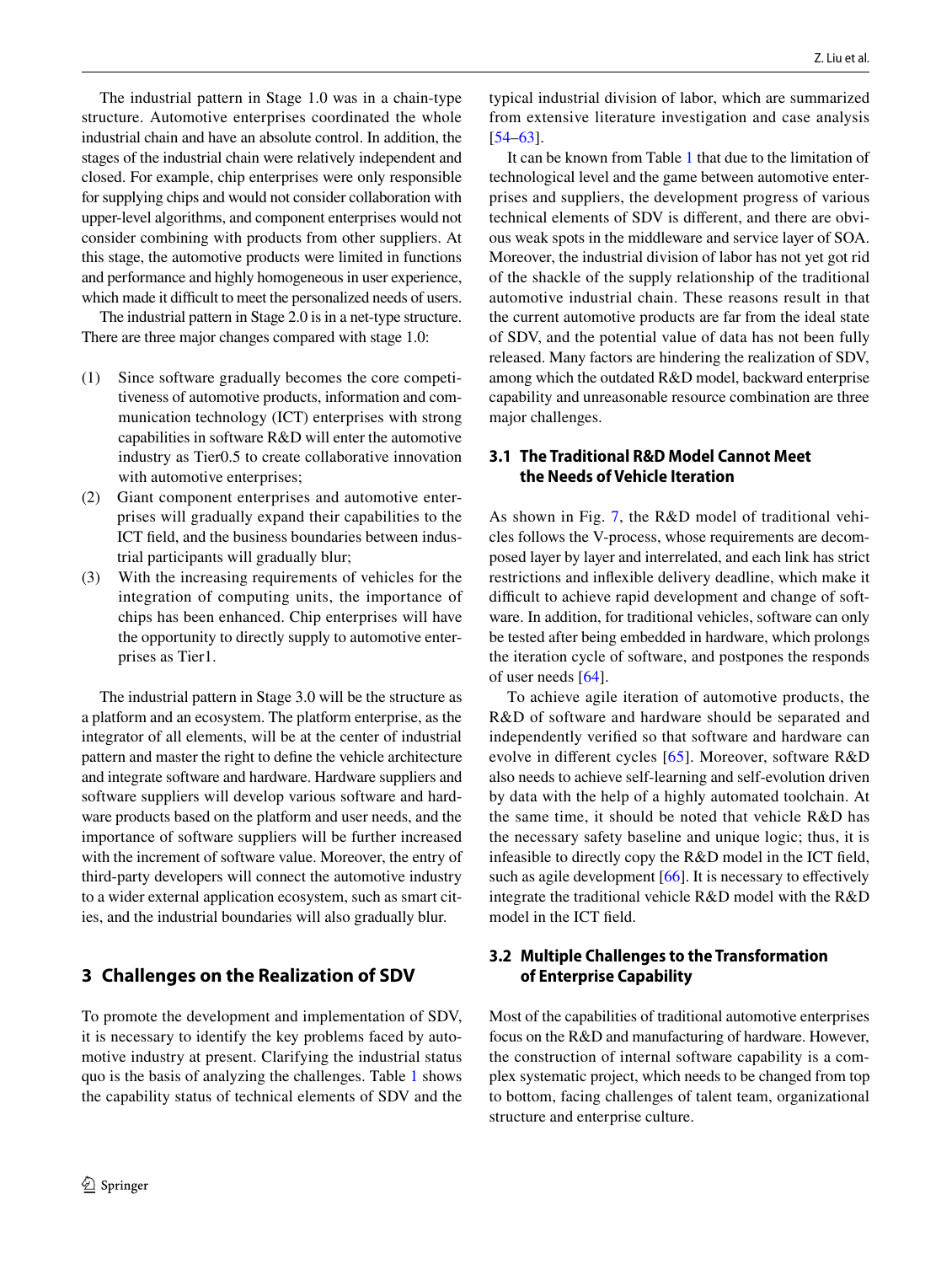<span id="page-6-0"></span>

| Table 1 Development status of SDV technical elements |
|------------------------------------------------------|
|                                                      |

| Technical element      | Technical capability status                                                                                                                                                                                                                          | Typical industrial division of labor                                                                                                                                            |
|------------------------|------------------------------------------------------------------------------------------------------------------------------------------------------------------------------------------------------------------------------------------------------|---------------------------------------------------------------------------------------------------------------------------------------------------------------------------------|
| Functional hardware    | Giant component enterprises master most traditional<br>functional hardware, such as brake<br>ICT enterprises and chip enterprises master most new<br>functional hardware, such as LiDAR                                                              | Suppliers responsible for providing hardware products<br>Automotive enterprises responsible for the integration and<br>application of functional hardware                       |
| EEA                    | Automotive enterprises and some giant component enter-<br>prises master the core capability in EEA R&D<br>Most advanced products still in the stage of domain<br>architecture                                                                        | Automotive enterprises dominate EEA R&D<br>Giant component enterprises participate in the design of<br>EEA and provide components                                               |
| Computing platform     | Chip enterprises master the core capability in the R&D,<br>manufacturing, packaging and testing of chips<br>Some vehicle enterprises and giant component enterprises<br>master the capability in the integration of computing<br>platform            | Chip enterprises provide the SoC<br>Automotive enterprises or giant component enterprises<br>responsible for the system integration of software and<br>hardware                 |
| OS kernel              | A few ICT enterprises master the core technologies<br>Some mature OS kernels can be migrated to vehicles, but<br>lack of customized development for vehicle                                                                                          | ICT enterprises provide the kernel products<br>Automotive enterprises or giant component enterprises<br>responsible for the integration and deployment                          |
| Middleware             | ICT enterprises master the core capability in middleware<br>R&D<br>Some giant automotive enterprises and component<br>enterprises have been jointly formulating the industrial<br>standards                                                          | Automotive enterprises or component enterprises adopt<br>industrial mainstream standards, such as AUTOSAR, and<br>the third-party toolchain for R&D                             |
| Service layer of SOA   | ICT enterprises have the stronger development capability<br>Automotive enterprises or component enterprises have a<br>deeper understanding of the vehicle's scene and archi-<br>tecture design<br>Only a few vehicle products with cockpit SOA       | Automotive enterprises or component enterprises dominate<br>the SOA design<br>ICT enterprises undertake major development tasks                                                 |
| Functional application | Giant component enterprises master the core capability in<br>controlling hardware by software<br>Complex functions are difficult to mass-produce in a short Automotive enterprises are responsible for the integration<br>time, such as self-driving | Giant component enterprises provide software bounding<br>with hardware<br>and deployment of functional applications                                                             |
| Service application    | ICT enterprises master the development capability and<br>operation experience<br>Automotive enterprises have not completely opened the<br>application ecology                                                                                        | ICT enterprises responsible for the partial development and<br>operation<br>Automotive enterprises responsible for the supervision and<br>partial development and operation     |
|                        | Cloud service platform Automotive enterprises master the ownership and man-<br>agement of data<br>Suppliers master the data analysis capability of relevant<br>products<br>An open cloud data ecology has not yet been built                         | Automotive enterprises responsible for the recycling, distri-<br>bution and operation management of data<br>Suppliers responsible for analyzing data and developing<br>software |



<span id="page-6-1"></span>**Fig. 7** V-model in traditional vehicle R&D

In terms of talent team, due to the safety requirements of automotive software, the R&D team needs cross-border talents with abilities of both hardware and software design. The two main sources of software talents in automotive enterprises, i.e., the Internet feld and the traditional automotive electronics field, are difficult to meet the requirements. Although the talents from the internet feld have the skills and experience in developing large-scale software, they are not familiar with the knowledge of automotive hardware. The talents from the traditional automotive electronics feld are familiar with the R&D of the underlying hardware but lack the agile development capability of software architecture. In addition, the salary of software talents in automotive enterprises with low-proft margins is not competitive with that in ICT enterprises. As a result, it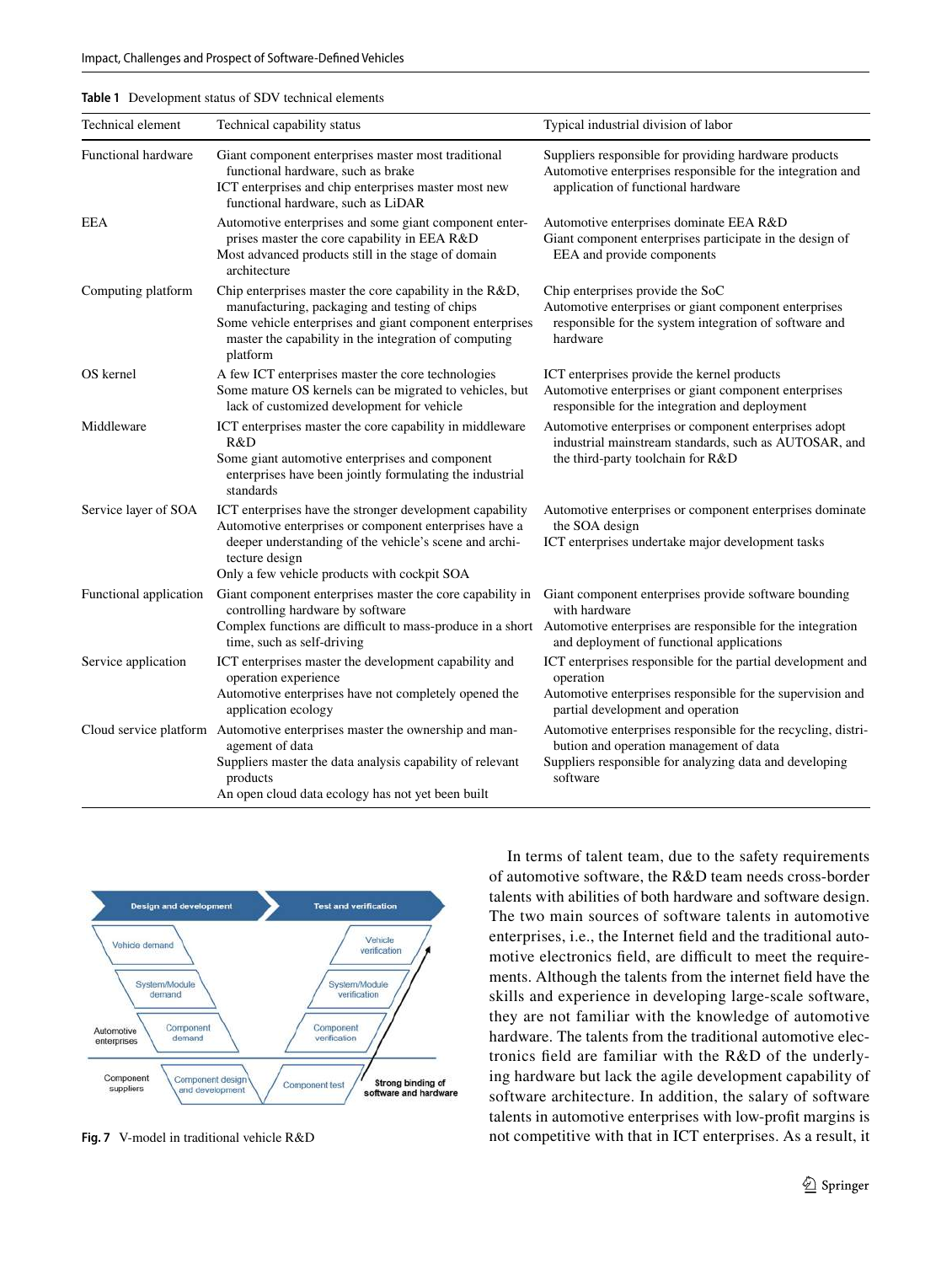is extremely difficult for automotive enterprises to recruit software talents.

In terms of organization, the organization structure of traditional automotive enterprises is often not fat enough as it should serve the hardware R&D model. There is little horizontal communication between departments, and most departments follow a one-line reporting process [\[67\]](#page-14-4). However, SDV requires all departments of automotive enterprises to respond to market demands in time and carry out agile iteration of software, which means the organizational structure needs to be re-divided based on user-oriented business.

In terms of enterprise culture, the traditional hardware R&D model leads to the rigorous engineer culture in automotive enterprises. In the process of R&D, project teams often want to make everything as controllable as possible [\[68](#page-14-5)]. However, there is a fundamental contradiction between this culture and the requirement for software talents to have innovative and agile thinking. If two kinds of talents are blindly mixed to form a team, there will inevitably be many conficts in thinking.

## **3.3 Contradictions in the Industrial Division of Labor**

Since there are too many technical elements involved in SDV, automotive enterprises cannot do all self-R&D, and the division of labor and cooperation is the inevitable choice. At present, there are contradictions in the division of labor and cooperation between automotive enterprises and suppliers in many felds, and if these problems are not properly resolved, industrial resources cannot be efectively combined.

As for functional hardware, if the interface standards of each automotive enterprise are diferent after standardization, the component enterprises need to carry out customized R&D, and the cost will be greatly increased. After the abstraction of the control model, the functional hardware and functional applications can be developed independently. As a result, component enterprises may be deprived of the right of software R&D by automotive enterprises and lose market share. Therefore, it is difficult to promote the standardization and abstraction of functional hardware in the cooperation between automotive enterprises and component enterprises.

As for the core software and hardware at the higher level, except for the defnition right of EEA and SOA, there are many choices for automotive enterprises in the R&D of computing platform, OS kernel, middleware and applications, such as self-R&D, outsourcing and cooperation. In the division of labor of these elements, a series of problems appeared, such as how to determine the boundary of self-R&D, how to give full play to respective advantages in cooperation and how to efectively cooperate between outsourced products and products by self-R&D.

Besides hardware and software, the data will also cause automotive enterprises to play games with suppliers [\[69](#page-14-6)]. After the decoupling of hardware and software, to master the OTA software upgrade independently, automotive enterprises tend to understand the software logic of components and use the data to iterate over software. For the data of vehicles and users belonging to automotive enterprises, when automotive enterprises do not support data backfow, the suppliers cannot iterate over their products based on big data and face the risk of losing market competitiveness. It follows that the game around data is also one of the key problems hindering the realization of SDV.

## **4 The Industrial Development Suggestions for SDV**

## **4.1 Changing the Vehicle R&D Model to Adapt to SOP‑X**

SDV requires that user experience can be continuously optimized through OTA software upgrade or online service, which means that automotive enterprises must continuously operate, maintain and develop vehicles based on users' needs to iterate the version of automotive products continuously, namely SOP-X. As shown in Fig. [8](#page-8-0), this study develops an innovative R&D model. Considering the safety requirements and integration specifcations of vehicle, the new R&D process still needs to follow the framework of the V-model as a whole [\[70\]](#page-14-7). But to achieve the agility and fexibility of SOP-X, the R&D of hardware and software must be separated, and automotive enterprises should create an EEA R&D platform, a software R&D platform and an automatic data closed-loop platform based on the characteristics, requirements and iteration cycles of hardware, software and algorithms. The EEA R&D platform should support the expansion and upgrade of hardware based on standardized interface and modular design [\[71\]](#page-14-8). The software R&D platform should have a complete toolchain and environment based on SOA to support the agile development of software. The automatic data closed-loop platform should support the real-time optimization of algorithms and the automation of testing through automatic recovery, classifcation, labeling, training and evaluation of data [[72\]](#page-14-9).

Before the frst start of production (SOP), the main diference between the new process and the traditional process lies in the separation of R&D and testing of software and hardware. When the function and performance meet the basic requirements, the vehicle can be released as the initial version. In the use stage, the data will be fed back to the cloud service platform in real-time. To achieve SOP-X, part of data will flow to the software  $R&D$  platform for the  $R&D$  of new functions and to the automatic data closed-loop platform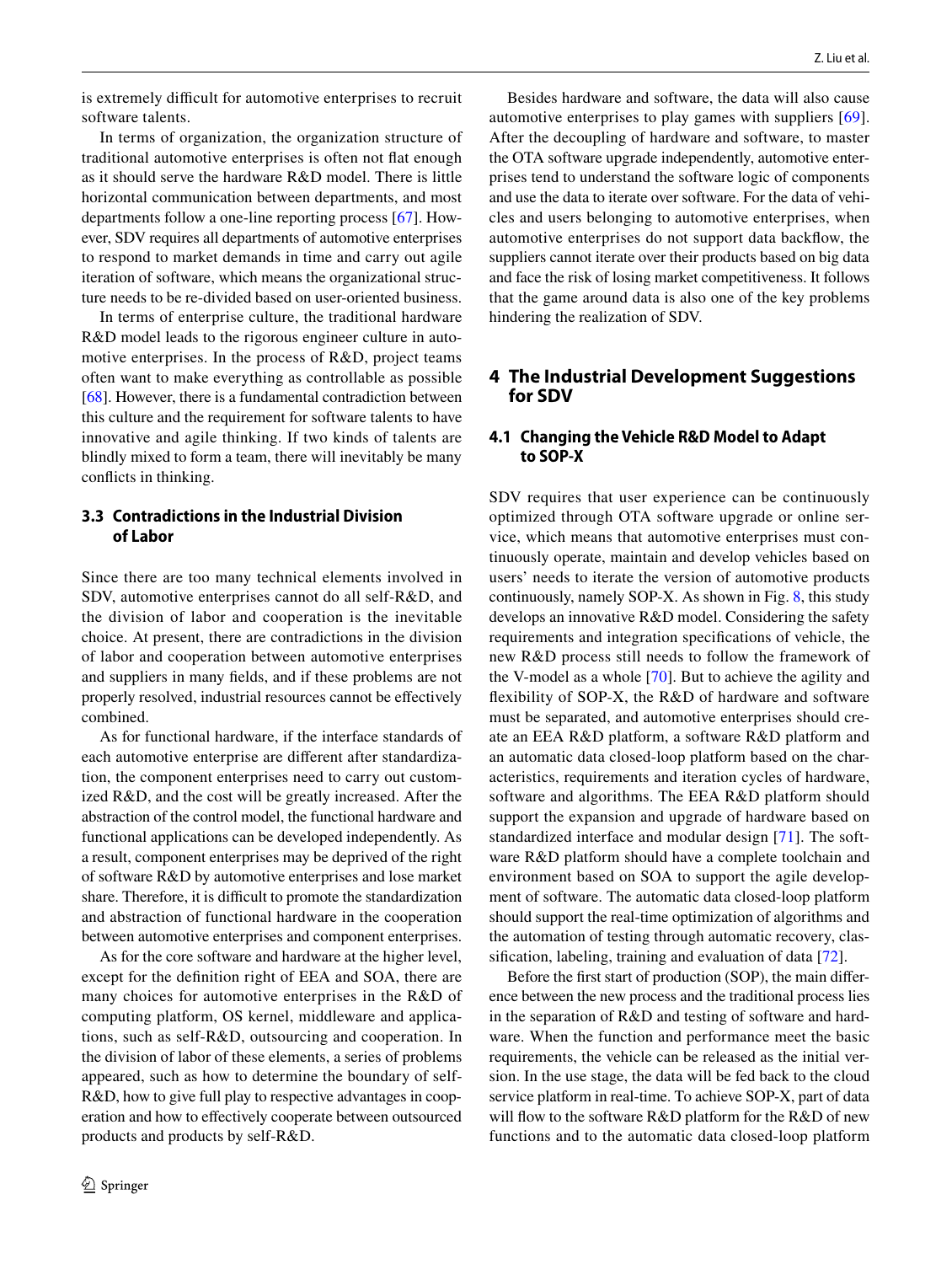

<span id="page-8-0"></span>**Fig. 8** Innovative R&D model of SDV

for the iteration of algorithms. The other part of data will flow to the operation platform to help enterprises know the user's needs, thus providing personalized mobility services and accumulating experiences for the future R&D.

## **4.2 Reforming the Internal Organization and Talent of Enterprise**

The new R&D model cannot work without the support of organizational structure and talents. As shown in Fig. [9,](#page-8-1) this study designs a new organizational structure. Agile iteration of software requires enterprises to use data to analyze users' needs quickly, to develop software efficiently and to deliver software to users' vehicles in time and accurately. The three kinds of capabilities depend on the professional data analysis department, centralized R&D system and standardized software management department, respectively.

The data analysis department is mainly responsible for extracting valuable information from massive, scene-based and multi-sourced data [[73\]](#page-14-10), which can be used for the analysis of user experience feedback and behavior, the monitoring and diagnosis of vehicles, the training and evaluation of algorithms, and the business analysis based on big data. The main talent demand of this department is data analysts who are profcient in data processing and statistical application.

After a round of processing, the data that can be used for R&D will fow to the R&D center. The R&D center is divided by business applications with a fat structure. The R&D of software and hardware in every team is separated but coordinated with each other, thus ensuring that software and hardware can be efectively integrated to meet the function and performance requirements. To break the barriers between diferent teams and promote horizontal communication, the R&D centers should be unifed at three levels:



<span id="page-8-1"></span>**Fig. 9** Organizational structure supporting SDV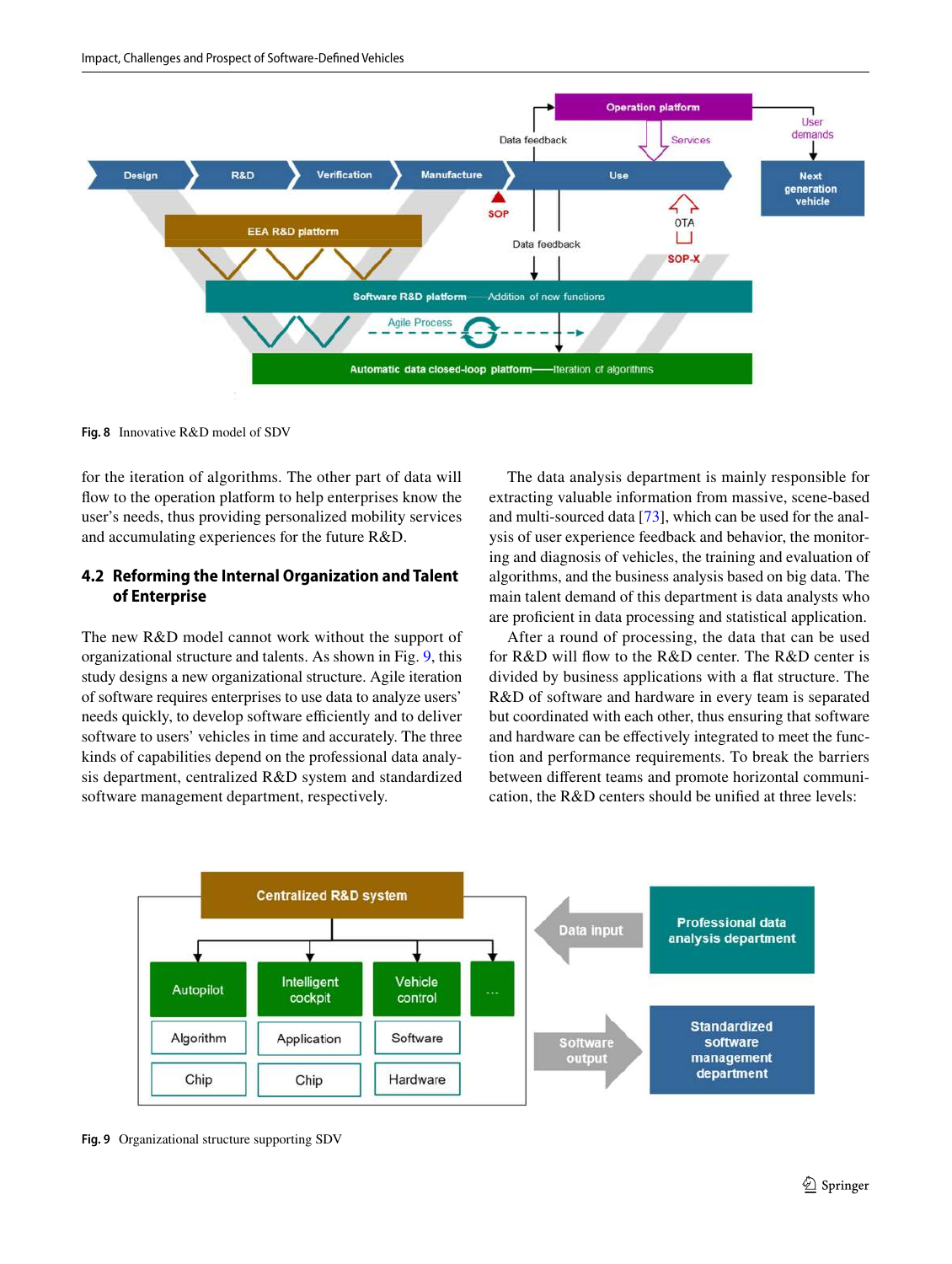- Unifed data platform: all the management, scheduling and use of data are completed on this platform.
- Unifed hardware architecture: the communication network topology, hardware requirements and interfaces have been defned in advance.
- Unified software architecture: the structure of SOA, functional requirements and interfaces of basic software modules have been defned in advance.

The R&D center frstly needs some architecture engineers who have an outstanding understanding of hardware, software and user needs to optimize the vehicle architecture. Then, in each business team, user experience engineers are required to give optimization suggestions to the features of products from the user's perspective, and software engineers who are proficient in coding are required to upgrade the software package. Finally, integration and test engineers are required to integrate the software and verify the expected function and performance.

After the development of software, the software management department is required to safely and accurately upgrade the software on diferent vehicles according to different requirements [\[74\]](#page-14-11). This department is responsible for managing software information (including software version, update history, market stock and distribution of each vehicle), software packages (including content modifcation, ownership change, storage, use and deletion of software packages), software source codes (including matching, uploading, storage and calling of source codes) and software defects (including safety monitoring, problem feedback, cause fnding, repair and post-optimization). Therefore, its main talent demand is the operation and maintenance engineer with abilities to maintain the high availability of a series of services, and optimize the system architecture steadily to improve deployment efficiency and resource utilization [\[75](#page-14-12)].

## **4.3 Combination of Industrial Ecological Resources**

SDV cannot be realized by automotive enterprises only, and it is the only way to rationally combine industrial ecological resources, whose premise is that automotive enterprises and suppliers can reasonably divide work. This study extracted the decision-making principles for industrial division of labor of automotive enterprises and suppliers from resources belonging to an industrial the authors are working for (according to Fig. [10\)](#page-9-0). Some feasible suggestions on the industrial division of labor are put forward based on these principles.

Automotive enterprises consider the industrial division of labor from two major dimensions, i.e., the diferentiation potential and the internal resources and capabilities. Their decision-making principle can be summarized as follows:



(a) The decision-making principle for industrial division of labor of automotive enterprises



(b) The decision-making principle for industrial division of labor of suppliers

<span id="page-9-0"></span>**Fig. 10** Decision-making principles for industrial division of labor of automotive enterprises and suppliers

pursuing differentiation as much as possible with sufficient internal resources and capabilities. The diferentiation potential of a technical element specifcally refers to whether automotive enterprises can make diferentiated products and create high added value for consumers by investing in this element. The internal resources and capabilities of an enterprise include internal knowledge, talents, R&D tools, organizational structure and management capabilities, which can be used to distinguish between "strong automotive enterprises" and "weak automotive enterprises". There are usually four choices for automotive enterprises: outsourcing, collaboration, cooperation and self-R&D [[76](#page-14-13)].

Suppliers mainly consider the industrial division of labor from two dimensions, which are the market potential and the sustainable competitiveness. Their decision-making principle can be summarized as follows: improving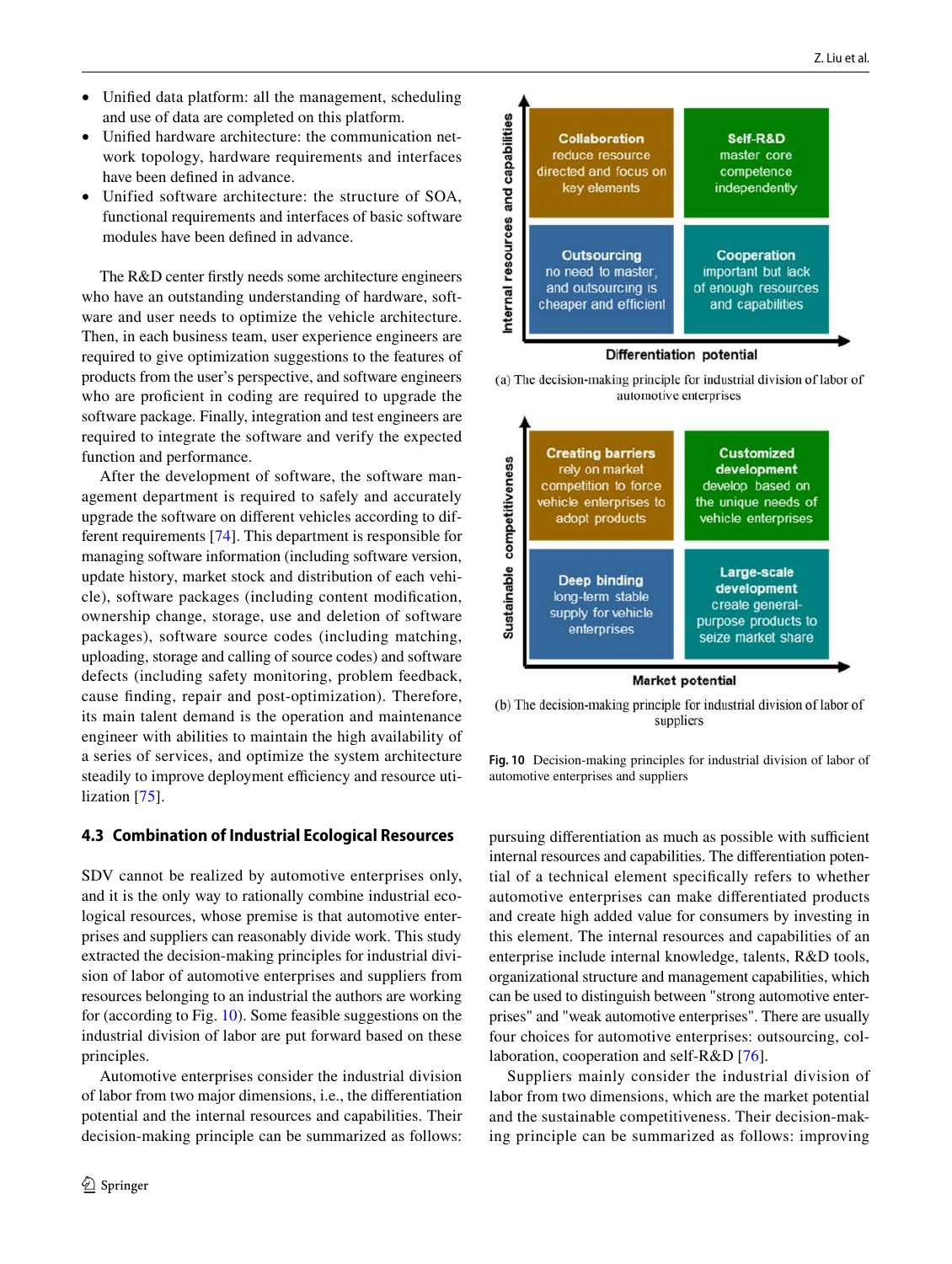product competitiveness as much as possible under the premise of ensuring the market share. The market potential of a technical element specifcally refers to the demand of automotive enterprises for supplier's products. While sustainable competitiveness refects whether suppliers can keep products diferentiated, leading in the market and irreplaceable for a long time to ensure survival in the industrial transformation, which can be used to distinguish between "strong suppliers" and "weak suppliers". There are usually four choices for suppliers: deep binding, creating barriers, large-scale development and customized development.

There will be diferent choices of the industrial division of labor when diferent enterprises face the same technical element and the same enterprise faces diferent technical elements. Here are some specifc suggestions for the industrial division of labor around each element.

## **4.3.1 Industrial Division of Labor Around Functional Hardware**

From the perspective of industrial development, the standardization and abstraction of functional hardware is an inevitable trend and the common demand of all automotive enterprises. Therefore, suppliers should not refuse to change, instead, they should actively strive for reasonable benefts in the cooperation with automotive enterprises. Strong suppliers can choose to work with automotive enterprises to formulate interface standards and cooperate in the R&D of corresponding software solutions. Weak suppliers can maintain a long-term supply relationship with automotive enterprises to make up for the extra costs. In the long run, the whole automotive industry can formulate a unifed functional interface standard and create an industrial hardware platform, thus promoting the division of labor and cooperation around functional hardware.

## **4.3.2 Industrial Division of Labor Around Computing Platform**

The industrial division of labor around computing platforms can be divided into R&D and manufacturing. In the R&D phase, automotive enterprises and chip enterprises should cooperate deeply to achieve the complementarity of scene understanding and design ability. Strong enterprises should focus on improving abilities of chip design to master more defnition rights in the cooperation. In the manufacturing phase, regardless of the manufacturing process or cost control, chip enterprises have absolute advantages over automotive enterprises [\[77\]](#page-14-14); thus, automotive enterprises should outsource to suppliers.

#### **4.3.3 Industrial Division of Labor Around OS Kernel and Middleware**

Since OS kernel has limited infuence on the diferentiation of upper-level applications, and ICT enterprises have obvious technological and cost advantages in R&D, strong automotive enterprises should consider outsourcing to suppliers for customized development. While weak automotive enterprises can consider appropriately reducing technological requirements and continue to use existing products.

Middleware plays a key role in the interaction between functions, which has great diferentiation potential, but the complexity and cost of R&D are in a high level. Therefore, strong automotive enterprises should give priority to self-R&D of parts without mature solutions, such as self-driving middleware, and other parts can adopt third-party solutions, while weak automotive enterprises should actively seek cooperation with strong suppliers.

## **4.3.4 Industrial Division of Labor Around EEA and the Service Layer of SOA**

EEA and the service layer of SOA determine the integration of hardware and software of the whole vehicle, respectively, which has a great infuence on the diferentiation of vehicles. Thus, most automotive enterprises cannot give up the defnition right of these two elements, and suppliers should actively cooperate, such as providing the automotive enterprises with R&D tools and architecture design ideas.

#### **4.3.5 Industrial Division of Labor Around Applications**

For functional applications related to safety and hardware control, strong automotive enterprises should strive for self-R&D as much as possible. For those parts that cannot be self-developed at present, enterprises can temporarily seek help from suppliers and gradually achieve self-substitution in the future. Weak automotive enterprises should maintain a long-term strategic cooperative relationship with the suppliers to ensure the continuous optimization of functions and performance. For service applications, all automotive enterprises should create an open ecosystem and get thirdparty developers from the feld of consumer electronics or Internet involved so that ecological resources can efectively meet the individual needs of users.

## **4.3.6 Industrial Division of Labor Around Cloud Service Platform**

Automotive enterprises should be responsible for the operation, management and supervision of the cloud service platform. Thus, the key problem of the industrial division of labor around cloud service platforms is to avoid the game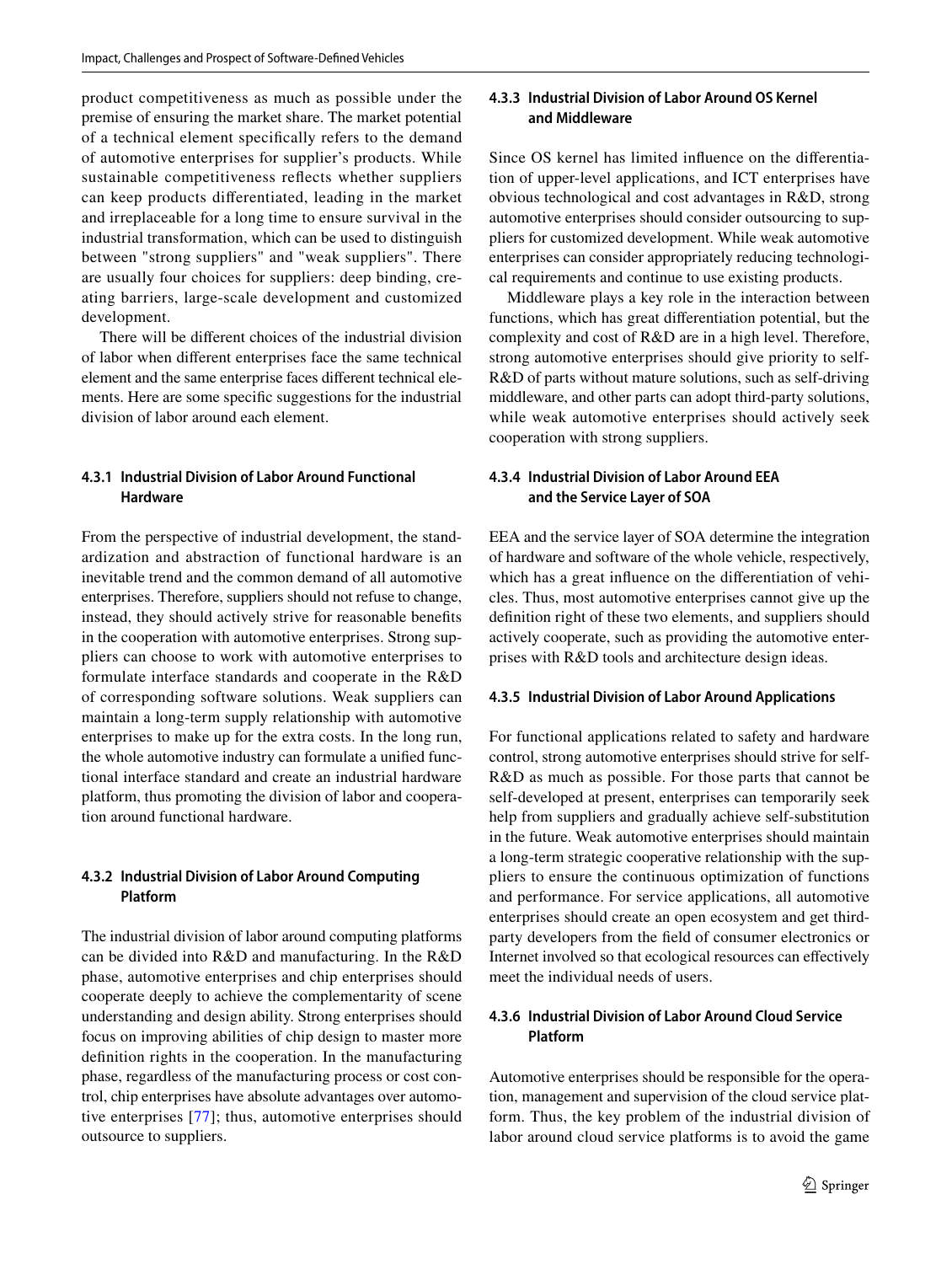around the data between automotive enterprises and suppliers. This problem needs to be solved in diferent scenarios:

For strong automotive enterprises and strong suppliers, both have strong capabilities, and there may be competition between them in the R&D of software. Both sides should try their best to avoid the complete closure of data because the necessary data fow is of positive signifcance to the industrial ecosystem [\[78](#page-14-15)]. The two sides can exchange reasonable interests, for example, the suppliers can pay some authorization fees to the automotive enterprises to get data.

For strong automotive enterprises and weak suppliers, the analysis and utilization of data will inevitably be dominated by automotive enterprises, while automotive enterprises should selectively share some data with cooperative suppliers, thus full taking suppliers' technological advantages in some elements to achieve the cost reduction or experience improvement.

For weak automotive enterprises and strong suppliers, the two sides should maintain a strategic cooperation relationship. Automotive enterprises should share the suppliers related data after desensitization, and suppliers should make customized development plans according to the needs of automotive enterprises so that the products can be continuously improved and automotive enterprises have a relatively strong position in the product defnition.

For weak automotive enterprises and weak suppliers, the two sides should not be antagonistic, rather they should achieve data sharing, cooperative analysis and utilization of data, and even team integration.

## **4.3.7 The Supply Relationships and Business Models Supporting the Industrial Division of Labor**

The above-mentioned industrial division of labor cannot be sustained for a long time without a money guarantee, and the traditional business model of one-off sales of vehicles is unable to provide such guarantee for relevant enterprises. Continuous sales of software and services with high profitability have become a new business model of SDV, and brand-new supply relationships are needed. As shown in Fig. [11,](#page-11-0) for the consumer-oriented business, automotive enterprises can let users choose software at the frst sale, and continuously sell new software or subscription services through OTA upgrade after delivery. Even in the future, not only automotive enterprises will face consumers directly, third-party developers can also directly connect with consumers through APP store [\[79\]](#page-14-16). For the enterprise-oriented business, suppliers can sell codes, software packages and supporting technical services to automotive enterprises. Besides one-time buyout, suppliers can also charge licensing fees or sales shares.

The new supply relationships and business models will efectively promote the implementation of the industrial division of labor and turn it into real income, thus supporting the rational combination of industrial ecological resources and further pushing forward the change of the automotive industrial ecosystem.

## **5 Conclusions**

This study identifes three major technological trends of SDV, which are the concentration of the computation, whitening of the functional black box and thickening of the software middle layer. As a result, software and hardware are decoupled, and software can freely call and control hardware, thus realizing the continuous evolution of automotive products driven by data and continuously creating new experiences for users. Under this background, the value ecology of automotive products will gradually be dominated by software and attract old players to actively transform and new players to enter the market.

However, because it is difficult to accomplish the improvement of technological level, the change of R&D



<span id="page-11-0"></span>**Fig. 11** New supply relationships and business models of SDV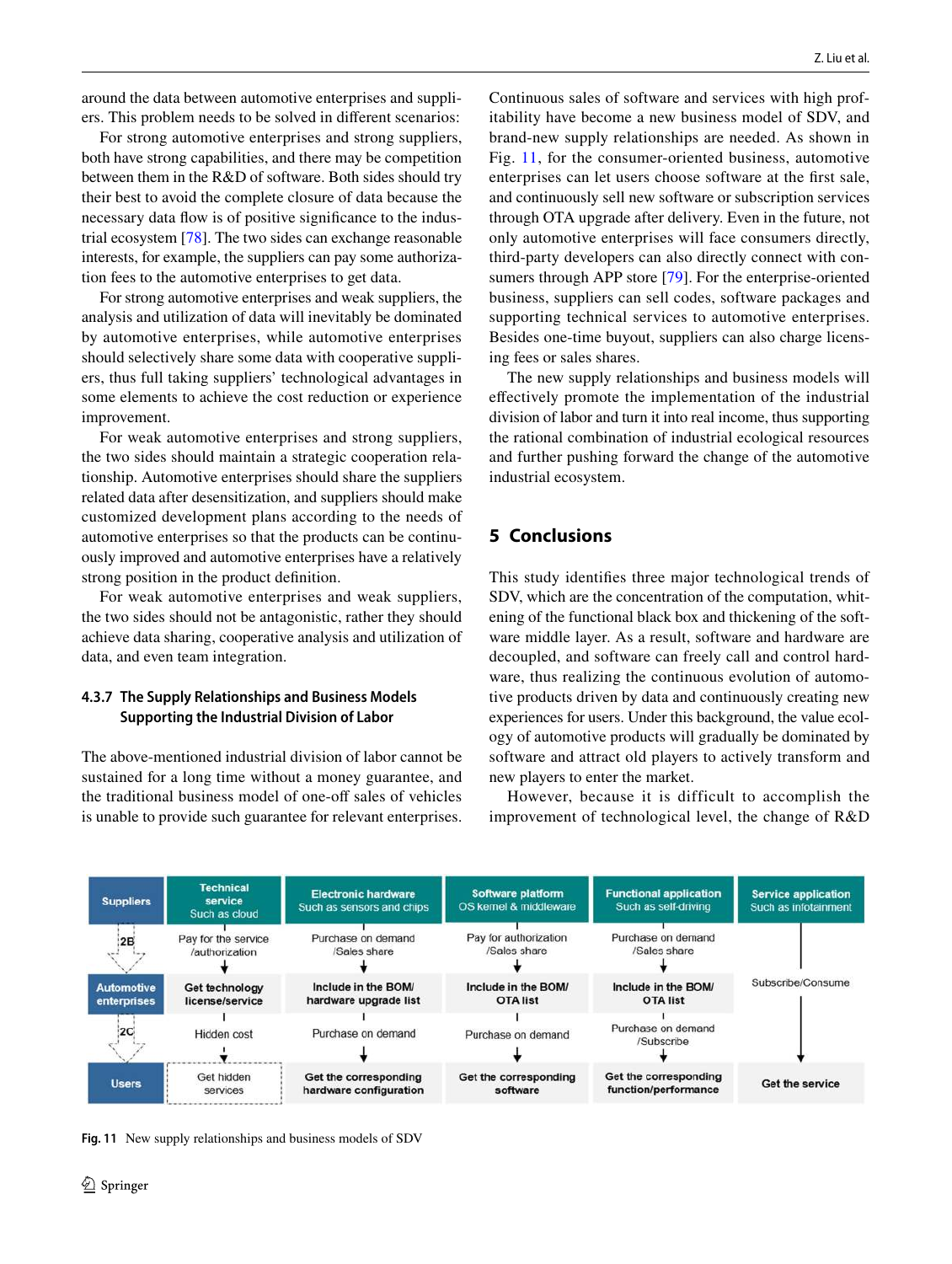model, the transformation of enterprise capabilities and the industrial division of labor, the efective combination of industrial ecological resources has not yet been achieved. The development process of various technical elements of SDV is diferent, and the ideal products cannot be efectively created. The following suggestions are put forward for automotive enterprises, suppliers, government and industrial organizations:

- (1) As the owner of automotive products and brands, automotive enterprises should take the lead in the development of SDV. It is essential to focus on the creation of diferent user experiences based on the brand-new organization, team and R&D mechanism. Choosing suitable partners and business models to jointly create an open ecosystem is also important.
- (2) On the basis of increasing investment in software, suppliers should make full use of their technological or cost advantages in some elements to meet the needs of automotive enterprises from customization, standardization to other dimensions. Besides, suppliers should also actively participate in the cooperative industrial ecosystem and try to play an indispensable role.
- (3) The government or industrial organizations should promote the technical development and industrial cooperation of SDV from the macro or medium level, such as promoting the standard setting of common technical elements like basic software and building the ecological cooperation platform to help enterprises connect.

**Acknowledgements** This work was supported by National Natural Science Foundation of China (U1764265).

## **Declarations**

**Conflict of interest** On behalf of all the authors, the corresponding author states that there is no confict of interest.

## **References**

- <span id="page-12-0"></span>1. Zhao, F., Liu, Z., Hao, H., Shi, T.: Characteristics, trends and opportunities in changing automotive industry. J. Automot. Saf. Energy **9**(3), 233–249 (2018)
- <span id="page-12-1"></span>2. Liu, Z., Song, H., Hao, H., Zhao, F.: Innovation and development strategies of China's new-generation smart vehicles based on 4S integration. Strateg. Study CAE **23**(03), 153–162 (2021)
- <span id="page-12-2"></span>3. Vdovic, H., Babic, J., Podobnik, V.: Automotive software in connected and autonomous electric vehicles: a review. IEEE Access **7**, 166365–166379 (2019)
- <span id="page-12-3"></span>4. McKinsey.: Automotive software and electronics 2030. [https://](https://max.book118.com/html/2019/0924/6012112021002110.shtm) [max.book118.com/html/2019/0924/6012112021002110.shtm](https://max.book118.com/html/2019/0924/6012112021002110.shtm) (2020). Accessed 11 Nov 2021
- <span id="page-12-4"></span>5. Bach, J., Otten, S., Sax, E.: A taxonomy and systematic approach for automotive system architectures—from functional

chains to functional networks. In: Proceedings of the 3rd International Conference on Vehicle Technology and Intelligent Transport Systems, INSTICC, Porto (2017)

- <span id="page-12-5"></span>6. Li, X., Yu, K.: Moving towards super vehicle central computer—the innovation of intelligent vehicle electronic and electrical architecture to meet the digital transformation. Micro Nano Electron. Intell. Manuf. **1**(02), 62–71 (2019)
- <span id="page-12-6"></span>7. Shao, N., Zhang, Q., Wang, Z., et al.: The evolution of automotive electronic and electrical architectures. Sci. Technol. Innov. **2020**(35), 98–100 (2020)
- <span id="page-12-7"></span>8. Bjelica, M., Lukac, Z.: Central vehicle computer design: software taking over. IEEE Consum. Electron. Mag. **8**(6), 84–90 (2019)
- <span id="page-12-8"></span>9. Wang, Q., Su, D.: Research on the development of smart and connected vehicle operating system. Inform. Commun. Technol. Policy. **2019**(09), 57–60 (2019)
- <span id="page-12-9"></span>10. Lingga, W., Budiman, B., Sambegoro, P.: Automotive realtime operating system in vehicular technology progress review. Paper presented at the 6th International Conference on Electric Vehicular Technology. IEEE, Bali (2019)
- <span id="page-12-10"></span>11. Iorio, M., Buttiglieri, A., Reineri, M., et al.: Protecting in-vehicle services: security-enabled SOME/IP middleware. IEEE Veh. Technol. Mag. **15**(3), 77–85 (2020)
- <span id="page-12-11"></span>12. Kugele, S., Obergfell, P., Broy, M., et al.: On service-orientation for automotive software. Paper Presented at 2017 IEEE International Conference on Software Architecture. IEEE, Gothenburg (2017)
- <span id="page-12-12"></span>13. Cebotari, V., Kugele, S.: On the nature of automotive service architectures. Paper Presented at the 2019 IEEE International Conference on Software Architecture Companion. IEEE, Hamburg (2019)
- <span id="page-12-13"></span>14. Li, K., Dai, Y., Li, S., et al.: State-of-the-art and technical trends of intelligent and connected vehicles. J. Automot. Saf. Energy. **8**(1), 1–14 (2017)
- <span id="page-12-14"></span>15. China Society of Automotive Engineering: Strategic Advisory Committee of Energy-saving and New Energy Vehicle Technology Roadmap. China Machine Press, Beijing (2020)
- <span id="page-12-15"></span>16. Fleming, B.: Smarter cars: incredible infotainment, wireless device charging, satellite-based road taxes, and better EV batteries. IEEE Veh. Technol. Mag. **8**(2), 5–13 (2013)
- 17. Cao, Y., Song, H., Kaiwartya, O., et al.: Mobile edge computing for big-data-enabled electric vehicle charging. IEEE Commun. Mag. **56**(3), 150–156 (2018)
- 18. Zhang, M., Chen, C., Wo, T., et al.: Safedrive: online driving anomaly detection from large-scale vehicle data. IEEE Trans. Ind. Inf. **13**(4), 2087–2096 (2017)
- <span id="page-12-16"></span>19. Grée Laznikova, V., Kim, B., Garcia, G., Gao, B.: Cloud-based big data platform for vehicle-to-grid (v2g). World Electric. Veh. J. **11**(2), 30 (2020)
- <span id="page-12-17"></span>20. Kim, Y., Oh, H., Kang, S.: Proof of concept of home IoT connected vehicles. Sensors **17**(6), 1289–1301 (2017)
- <span id="page-12-18"></span>21. Wang, Z., Han, J., Miao, T.: An efficient and dependable FOTA-based upgrade mechanism for in-vehicle systems. Paper Presented at the 2019 International Conference on Internet of Things, IEEE, Atlanta (2019)
- <span id="page-12-19"></span>22. Zhang, Y., Lu, S., Yang, Y., Guo, Q.: Internet-distributed vehicle-in-the-loop simulation for HEVS. IEEE Trans. Veh. Technol. **67**(5), 3729–3739 (2018)
- 23. Yang, Z., He, Z.: Application of improved genetic algorithm in vehicle networked cloud data platform. Paper Presented at the International Conference on Intelligent Transportation. IEEE, Xiamen (2018)
- 24. Eichel, J.A., Mishra, A., Miller, N., et al.: Large-scale machine learning and evaluation platform for real-time traffic surveillance. J. Electron. Imaging **25**(5), 1–14 (2016)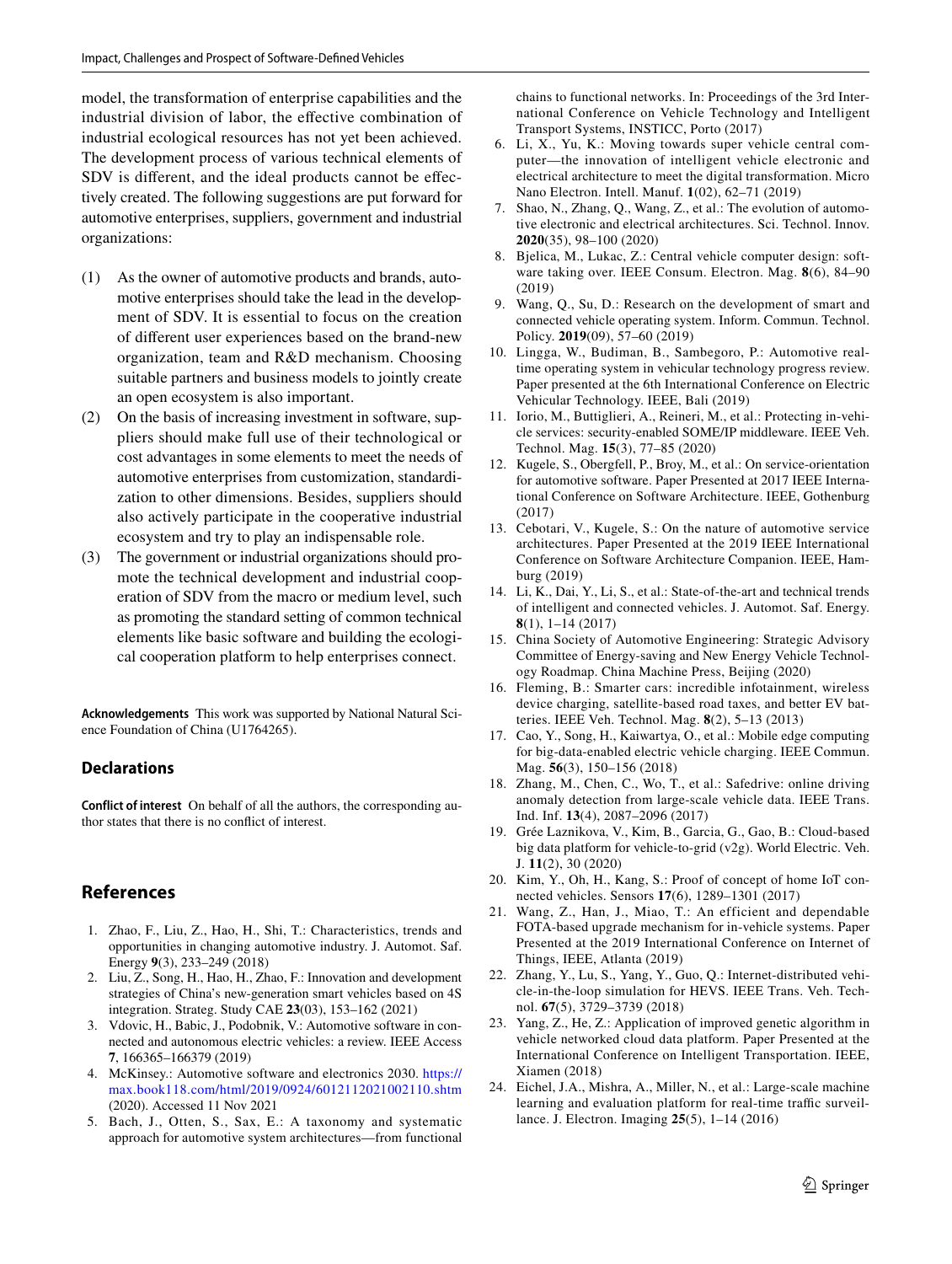- 25. Giannetti, V.: Srinivasan: the cloud and its silver lining: negative and positive spillovers from automotive recalls. Mark. Lett. **32**(4), 397–409 (2021)
- <span id="page-13-0"></span>26. Esen, H., Adachi, M., Bernardini, D., et al.: Control as a service (CaaS): cloud-based software architecture for automotive control applications. In: Proceedings of the Second International Workshop on the Swarm at the Edge of the Cloud. ACM, Seattle (2015)
- <span id="page-13-1"></span>27. Sutopo, W., Kadir, E.: Designing framework for standardization case study: lithium-ion battery module in electric vehicle application. Int. J. Electric. Comput. Eng. **8**(1), 220–226 (2018)
- <span id="page-13-2"></span>28. Mckinsey&Company.: The case for an end to end automotive software platform. [https://www.mckinsey.com/~/media/McKin](https://www.mckinsey.com/~/media/McKinsey/Industries/Automotive%20and%20Assembly/Our%20Insights/The%20case%20for%20an%20end%20to%20end%20automotive%20software%20platform/The-case-for-an-end-to-end-automotive-software-platform.ashx) [sey/Industries/Automotive%20and%20Assembly/Our%20Insights/](https://www.mckinsey.com/~/media/McKinsey/Industries/Automotive%20and%20Assembly/Our%20Insights/The%20case%20for%20an%20end%20to%20end%20automotive%20software%20platform/The-case-for-an-end-to-end-automotive-software-platform.ashx) [The%20case%20for%20an%20end%20to%20end%20automotive%](https://www.mckinsey.com/~/media/McKinsey/Industries/Automotive%20and%20Assembly/Our%20Insights/The%20case%20for%20an%20end%20to%20end%20automotive%20software%20platform/The-case-for-an-end-to-end-automotive-software-platform.ashx) [20software%20platform/The-case-for-an-end-to-end-automotive](https://www.mckinsey.com/~/media/McKinsey/Industries/Automotive%20and%20Assembly/Our%20Insights/The%20case%20for%20an%20end%20to%20end%20automotive%20software%20platform/The-case-for-an-end-to-end-automotive-software-platform.ashx)[software-platform.ashx](https://www.mckinsey.com/~/media/McKinsey/Industries/Automotive%20and%20Assembly/Our%20Insights/The%20case%20for%20an%20end%20to%20end%20automotive%20software%20platform/The-case-for-an-end-to-end-automotive-software-platform.ashx) (2020) Accessed 11 Nov 2021
- <span id="page-13-3"></span>29. Navale, V., Williams, K., Lagospiris, A., et al.: Revolution of E/E architectures. SAE Int. J. Passenger Cars Electron. Electric. Syst. **8**(2), 282–288 (2015)
- <span id="page-13-4"></span>30. Ayres, N., Deka, L., Passow, B.: Virtualisation as a means for dynamic software update within the automotive E/E architecture. Paper Presented at the 2019 IEEE SmartWorld. IEEE, Leicester (2019)
- <span id="page-13-5"></span>31. Tabani, H., Mazzocchetti, F., Benedicte, P., et al.: Performance analysis and optimization opportunities for NVIDA automotive GPUs. J. Parallel Distrib. Comput. **152**, 21–32 (2021)
- <span id="page-13-6"></span>32. Iwabuchi, K., Uchida, D., Ishida, Y., et al.: The collaboration with FPGA and RT-Middleware by AP SoC. Paper Presented at the JSME Annual Conference on Robotics and Mechatronics. Japanese Society of Mechanical Engineers, Tokyo (2018)
- <span id="page-13-7"></span>33. Poudel, B., Munir, A.: Design and evaluation of a reconfgurable ECU architecture for secure and dependable automotive CPS. IEEE Trans. Depend. Secure Comput. **18**(1), 235–252 (2018)
- <span id="page-13-8"></span>34. Gopu, G., Kavitha, K., et al.: Service oriented architecture based connectivity of automotive ECUs. Paper Presented at the 2016 International Conference on Circuit, Power and Computing Technologies. IEEE, Nagercoil (2016)
- <span id="page-13-9"></span>35. Becker, M., Lu, Z., Chen, D.: Towards QoS-aware service-oriented communication in E/E automotive architectures. Paper Presented at the 44th Annual Conference of the IEEE Industrial Electronics Society. IEEE, Washington (2018)
- <span id="page-13-10"></span>36. Nichitelea, T.C., Unguritu, M.G.: Automotive ethernet applications using scalable service-oriented middleware over IP: service discovery. Paper Presented at the 24th International Conference on Methods and Models in Automation and Robotics. IEEE, Miedzyzdroje (2019)
- <span id="page-13-11"></span>37. Takrouni, M., Hasnaoui, A., Mejri, I., Hasnaoui, S.: A new methodology for implementing the data distribution service on top of gigabit ethernet for automotive applications. J. Circuits Syst. Comput. **29**(13), 205–210 (2020)
- <span id="page-13-12"></span>38. Gaglio, S., Re, G., Martorella, G., Peri, D.: A middleware to develop and test vehicular sensor network applications. Paper Presented at the 2019 AEIT International Conference of Electrical and Electronic Technologies for Automotive. IEEE, Turin (2019)
- <span id="page-13-13"></span>39. Lotz, J., Vogelsang, A., Benderius, O., et al.: Microservice Architectures for Advanced Driver Assistance Systems: A Case-Study. Paper Presented at the 2019 IEEE International Conference on Software Architecture Companion. IEEE, Hamburg (2019)
- <span id="page-13-14"></span>40. Sharma, H., Kuvedulibla, R., Ramani, A.K.: Component oriented human machine interface for in-vehicle infotainment applications. Lect. Notes Eng. Comput. Sci. **2170**(1), 1–4 (2008)
- <span id="page-13-15"></span>41. Iwai, A., Aoyama, M.: Automotive cloud service systems based on service-oriented architecture and its evaluation. Paper Presented at the 2011 IEEE International Conference on Cloud Computing. IEEE, Washington (2011)
- <span id="page-13-16"></span>42. Soley, A., Siegel, J., Suo, D., et al.: Value in vehicles: economic assessment of automotive data. Digital Policy, Regulation and Governance **20**(6), 513–527 (2018)
- <span id="page-13-17"></span>43. Li, J., Cheng, H., Guo, H., et al.: Survey on artifcial intelligence for vehicles. Automot. Innov. **1**, 2–14 (2018)
- 44. Yang, D., Jiao, X., Jiang, K., et al.: Driving space for autonomous vehicles. Automot. Innov. **2**, 241–253 (2019)
- 45. Clark, J., Stanton, N., Revell, K.: Automated vehicle handover interface design: focus groups with learner, intermediate and advanced drivers. Automot. Innov. **3**, 14–29 (2020)
- 46. Hu, J., Cai, S., Huang, T., et al.: Vehicle travel destination prediction method based on multi-source data. Automot. Innov. **4**, 315–327 (2021)
- <span id="page-13-18"></span>47. Stevic, S., Lazic, Bjelica, M.Z., Lukic, N.: IoT-based software update proposal for next generation automotive middleware stacks. Paper Presented at the 8th International Conference on Consumer Electronics. IEEE, Berlin (2018)
- <span id="page-13-19"></span>48. Zheng, M., Zada, I., Shahzad, S., et al.: Key performance indicators for the integration of the service-oriented architecture and scrum process model for IOT. Sci. Program. **2021**(1), 1–11 (2021).<https://doi.org/10.1155/2021/6613579>
- <span id="page-13-20"></span>49. Larin, S.: Exploiting program redundancy to improve performance, cost and power consumtion in embedded systems. Dissertation, North Carolina State University (2000)
- <span id="page-13-21"></span>50. Bauwens, J., Ruckebusch, P., Giannoulis, S., et al.: Over-the-air software updates in the internet of things: an overview of key principles. IEEE Commun. Mag. **58**(2), 35–41 (2020)
- <span id="page-13-22"></span>51. Hardman, S., Chakraborty, K.E.: A quantitative investigation into the impact of partially automated vehicles on vehicle miles travelled in California. Institute of Transportation Studies, Davis (2021)
- <span id="page-13-24"></span>52. Kuang, X., Zhao, F., Hao, H., et al.: Intelligent connected vehicles: the industrial practices and impacts on automotive valuechains in China. Asia Pac. Bus. Rev. **24**(1), 1–21 (2018)
- <span id="page-13-23"></span>53. Maldonado, G., Garza, R.: Eco-innovation practices' adoption in the automotive industry. Int. J. Innov. Sci. **12**(1), 80–98 (2020)
- <span id="page-13-25"></span>54. Liu, Z., Shi, T., Hao, H., et al.: Current situation, development demand and future trend of automotive technologies in China. Automob. Technol. **1**, 1–6 (2017)
- 55. Bello, L., Mariani, R., Mubeen, S., et al.: Recent advances and trends in on-board embedded and networked automotive systems. IEEE Trans. Ind. Inf. **15**(2), 1038–1051 (2019)
- 56. Zhou, Z., Lee, J., Berger, M.S., et al.: Simulating TSN traffic scheduling and shaping for future automotive Ethernet. J. Commun. Netw. **23**(1), 53–62 (2021)
- 57. Kaiser, C., Festl, A., Pucher, G., et al.: The vehicle data value chain as a lightweight model to describe digital vehicle services. Paper Presented at the 15th International Conference on Web Information Systems and Technologies. Delft University of Technology, Vienna (2019)
- 58. Detlef, Z., Darren, B.: Paradigm shift in the market for automotive software. ATZ Worldwide **121**, 28–33 (2019)
- 59. Gal, M., Kifor, C.: Human resources assignment in R&D departments from automotive industry. Paper Presented at the Management, Knowledge and Learning International Conference 2020. Expanding Horizons Business, Management and Technology for Better Society (2020)
- 60. Deloitte.: Software is transforming the automotive world—four strategic options for pure-play software companies merging into the automotive lane. [https://mp.weixin.qq.com/s/QO5L3-](https://mp.weixin.qq.com/s/QO5L3-I-IPY0MLOk8Sgh7Q) [I-IPY0MLOk8Sgh7Q](https://mp.weixin.qq.com/s/QO5L3-I-IPY0MLOk8Sgh7Q) (2020). Accessed 11 Nov 2021
- 61. Tiwari, J.D.: Strategic implications of standardized software platforms in automotive industry: impact of adaptive AUTO-SAR in industry 4.0. Dissertation, Coventry University (2019)